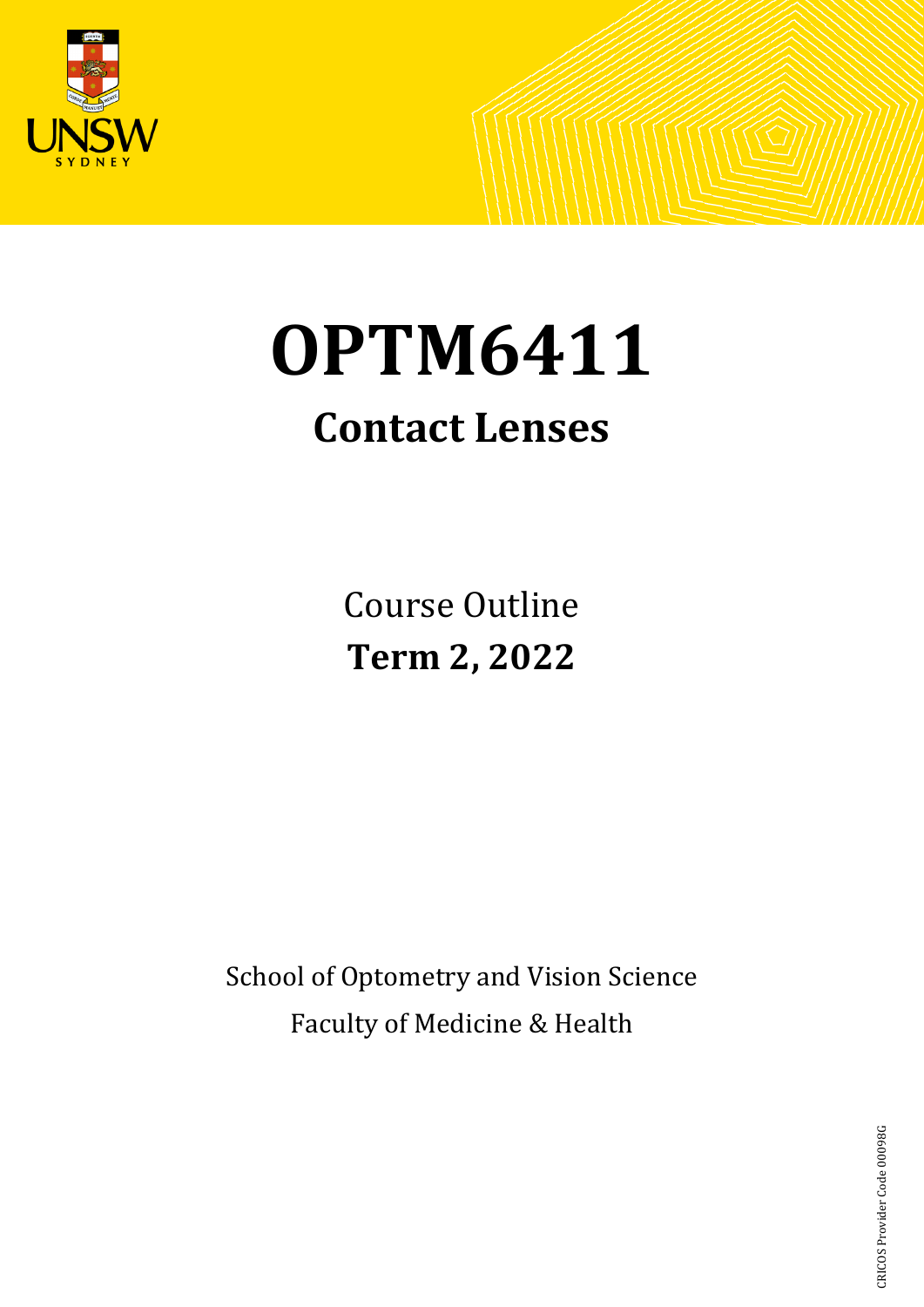# **Table of Contents**

| 1. Staff                                                                      | 3  |
|-------------------------------------------------------------------------------|----|
| 2. Course information                                                         | 3  |
| 2.1 Course summary                                                            | 4  |
| 2.2 Course aims                                                               | 4  |
| 2.3 Course learning outcomes (CLO)                                            | 4  |
| 2.4 Relationship between course and program learning outcomes and assessments | 5  |
| 3. Strategies and approaches to learning                                      | 6  |
| 3.1 Learning and teaching activities                                          | 6  |
| 3.2 Expectations of students                                                  | 6  |
| 4. Course schedule and structure                                              | 8  |
| 5. Assessment                                                                 | 11 |
| 5.1 Assessment tasks                                                          | 11 |
| 5.2 Submission of assessment tasks                                            | 13 |
| 6. Academic integrity, referencing and plagiarism                             | 13 |
| 7. Administrative matters                                                     | 13 |
| 8. Additional support for students                                            | 13 |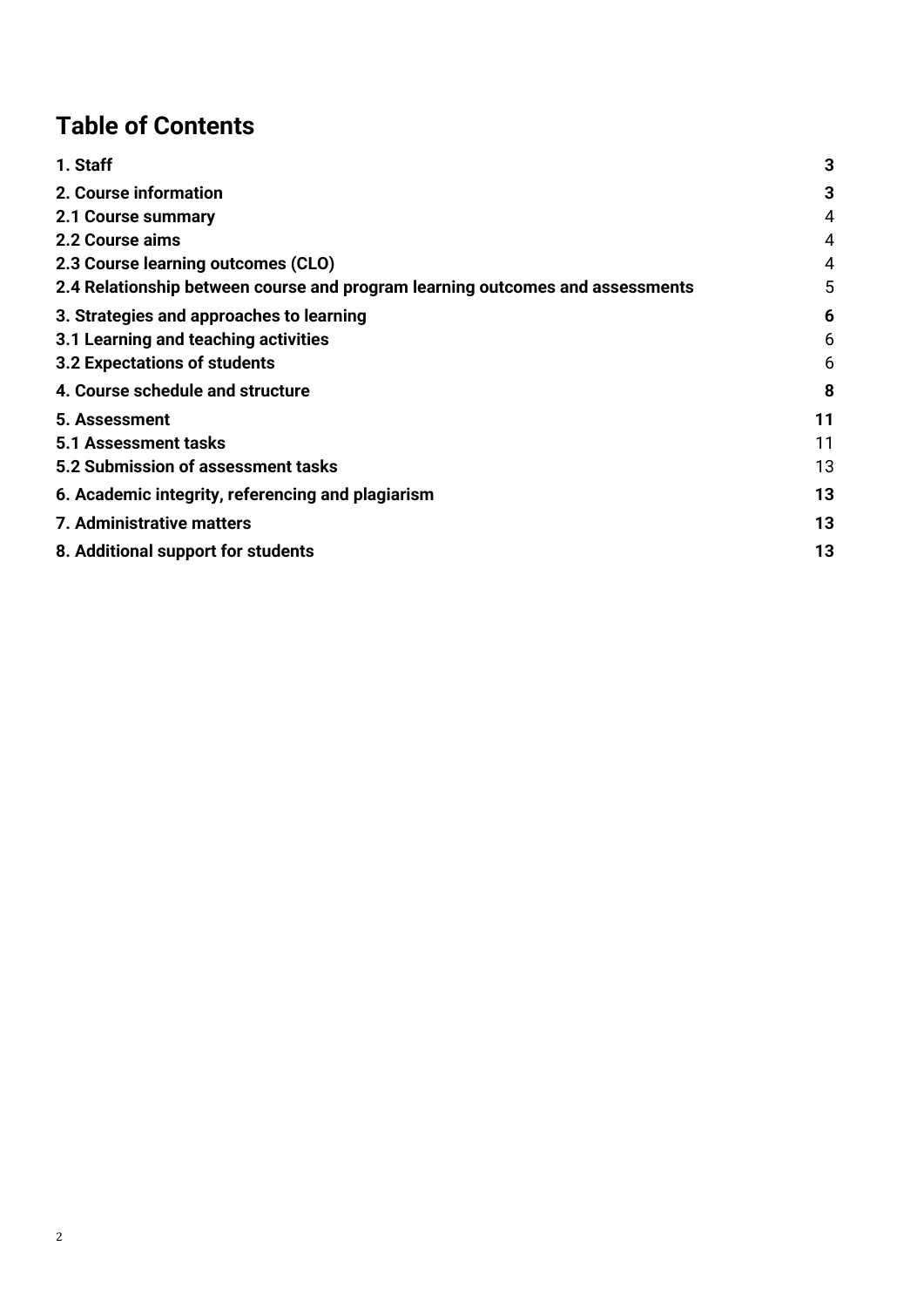# <span id="page-2-0"></span>1. **Staff**

| <b>Position</b>                 | <b>Name</b>                                                                         | <b>Email</b>                                                                 | <b>Consultation times Contact Details</b><br>and locations |               |
|---------------------------------|-------------------------------------------------------------------------------------|------------------------------------------------------------------------------|------------------------------------------------------------|---------------|
| Course<br>Convenor/<br>Lecturer | Dr Vinod<br>Maseedupally                                                            | vinodm@unsw.edu.au                                                           | By appointment                                             | By email only |
| Practical<br>demonstrators      | Dr Donna La Hood<br>Ms Fatima Iqbal<br>Ms Rene Cheung<br>Mr Adam Samuels            | Contact via course<br>convenor                                               | During prac<br>classes                                     |               |
| Other teaching<br>staff         | Dr Nicole Carnt<br>Dr Fiona Stapleton<br>Dr Eric Papas<br>Dr Alex Hui<br>Ms Lily Ho | n.carnt@unsw.edu.au<br>Contact via course<br>convenor and during<br>webinars | By appointment                                             | By email only |

# <span id="page-2-1"></span>**2. Course information**

#### **Units of credit:** 6

**Pre-requisite(s):** OPTM6400 and OPTM6413, or completion of OPTM3211, OPTM3231, PHAR3306, and VISN3211

#### **Co-requisite:** OPTM6412

#### **Teaching times and locations:**

#### *http://timetable.unsw.edu.au/2022/OPTM6411.html#S2S*

| <b>Component/Weeks</b>     | <b>Hours per week</b><br><i>(approximate)</i> | <b>Time</b>              | Day                      | <b>Location</b>             |
|----------------------------|-----------------------------------------------|--------------------------|--------------------------|-----------------------------|
| <b>LECTURES</b>            |                                               |                          |                          |                             |
| Weeks 1-2                  | 3 HPW                                         |                          |                          | Moodle                      |
| Weeks $3 - 4$              | 4 HPW                                         | $\overline{\phantom{a}}$ | $\qquad \qquad$          | Moodle                      |
| Weeks $5 - 6$              | 3 HPW                                         | $\overline{\phantom{a}}$ |                          | Moodle                      |
| Weeks 7 - 8                | 2 HPW                                         | $\blacksquare$           | $\overline{\phantom{0}}$ | Moodle                      |
| Week 9                     | 3 HPW                                         |                          |                          | Moodle                      |
| <b>WEBINARS</b>            |                                               |                          |                          |                             |
| Weeks                      | 2 HPW                                         |                          |                          |                             |
| <b>PRACTICALS/LAB WORK</b> |                                               |                          |                          |                             |
| Group 1                    | 3 hours                                       | 9 AM to 12 PM            | Tuesdays                 | <b>Rupert Myer Building</b> |
| Group 2                    | 3 hours                                       | 2 PM to 5 PM             | Tuesdays                 | (North Wing)                |
| Group 3                    | 3 hours                                       | 11 AM to 2 PM            | Fridays                  | Room 2.009,                 |
| Group 4                    | 3 hours                                       | 2 PM to 5 PM             | Fridays                  | Pre-clinical lab            |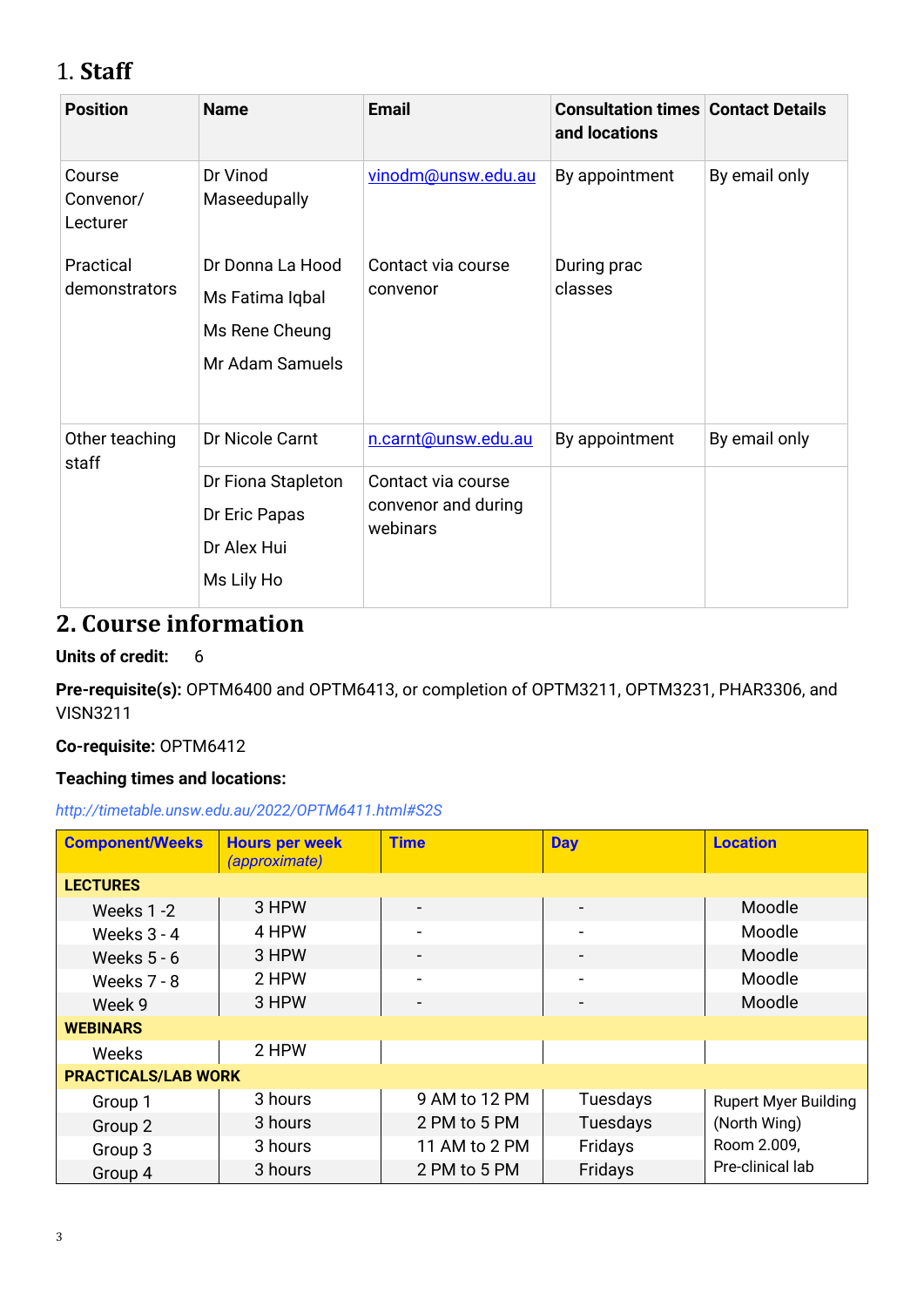#### <span id="page-3-0"></span>**2.1 Course summary**

This course will extend your knowledge and interest in contact lenses by developing your theoretical and practical understanding of the design of rigid and soft spherical and toric lenses, contact lens fitting principles, and the clinical assessment and optimisation of contact lens fittings. It builds on the Bachelor of Vision Science, and OPTM6400 Optometric Preclinical Practice, and will extend primary care consulting room technical skills into the optometric specialty of contact lenses. There will be a strong emphasis on the acquisition of specific contact lens-related clinical skills, together with problem solving and clinical decision making in the fitting of both rigid and soft contact lenses. Specific complications of contact lens wear will be discussed, along with strategies to manage and avoid adverse effects. The course will include lectures, practical classes, assignments, and self-directed learning.

#### <span id="page-3-1"></span>**2.2 Course aims**

The course aims to introduce contact lens theory and clinical skills through a series of lectures and practical classes. Specific aims are to develop and instil:

- knowledge about the designs and parameters of rigid and soft contact lenses, and the forces that govern their performance on the eye;
- appreciation of patient-related factors in contact lens fitting:
- competence in handling rigid and soft contact lenses, including insertion and removal;
- a strong theoretical understanding of the underlying fitting principles for rigid and soft spherical and toric contact lenses;
- practical skills in assessing and optimising rigid and soft spherical contact lens fittings;
- appreciation of the important material properties of rigid and soft lenses and how they are measured;
- adverse effects of rigid and soft contact lenses, their etiology, diagnosis and management.

#### <span id="page-3-2"></span>**2.3 Course learning outcomes (CLO)**

At the successful completion of this course you (the student) should be able to:

- 1. Select appropriate contact lenses based on patient needs, lifestyle and their eye and systemic health statuses
- 2. Evaluate the effect of contact lens wear on convergence demand, accommodation demand and image magnification
- 3. Assess anterior eye shape and heath to evaluate suitability for contact lens wear
- 4. Demonstrate appropriate handling, insertion and removal of rigid and soft contact lenses
- 5. Identify the differences between rigid and soft lens fitting characteristics and philosophies
- 6. Evaluate rigid and soft lens fittings and optimise lens fitting by manipulating lens parameters
- 7. Describe appropriate contact lens care and maintenance to a prospective lens wearer and be able to assess compliance (contact lens adherence)
- 8. Identify, diagnose and appropriately manage the effects of soft and rigid contact lens wear on anterior eye including contact lens related complications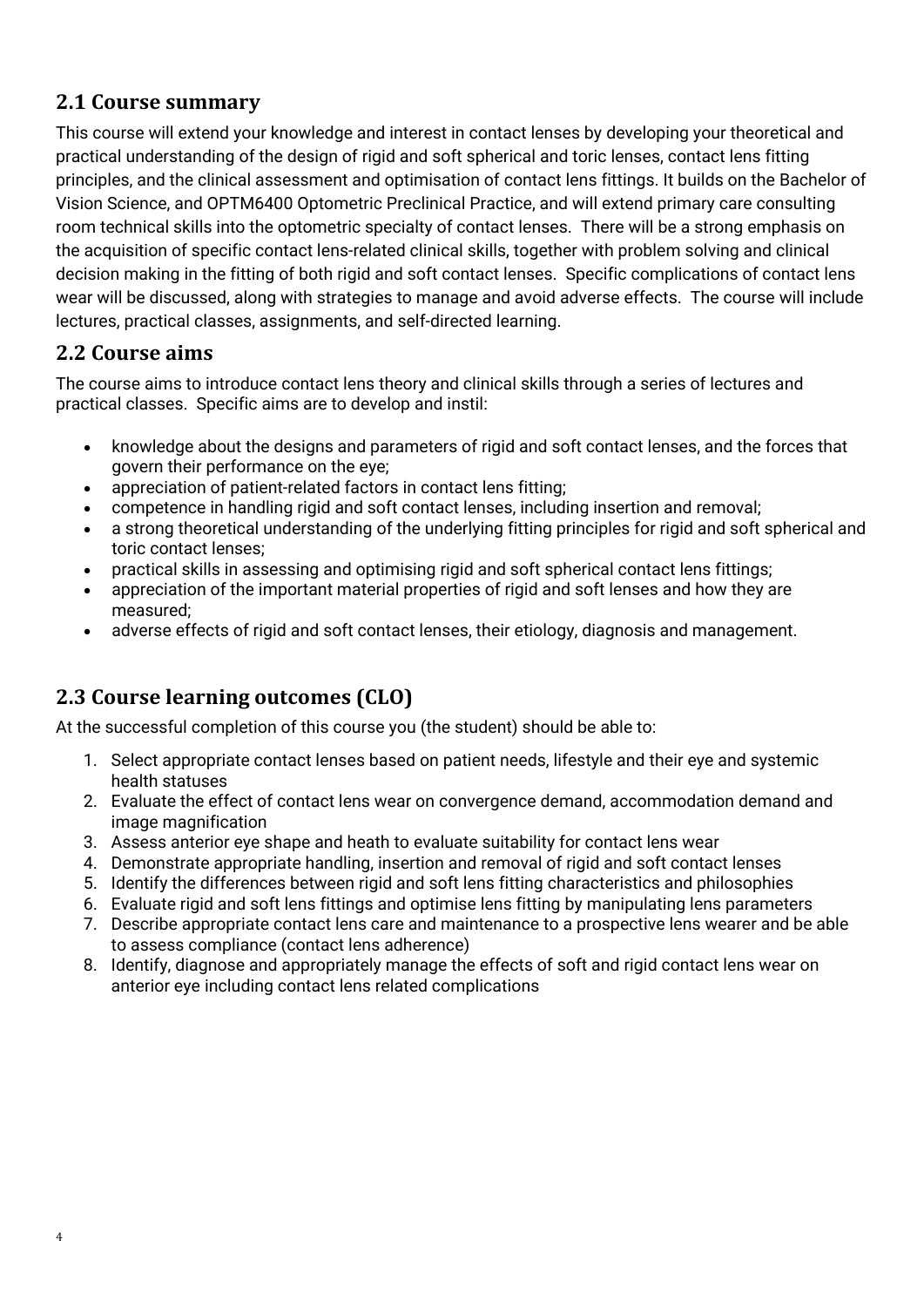<span id="page-4-0"></span>

| <b>Course Learning</b><br><b>Outcome (CLO)</b> | <b>LO Statement</b>                                                                                                                                            | <b>Related Tasks &amp; Assessment</b>                                                        |
|------------------------------------------------|----------------------------------------------------------------------------------------------------------------------------------------------------------------|----------------------------------------------------------------------------------------------|
| CLO <sub>1</sub>                               | Select appropriate contact lenses based on patient<br>needs, lifestyle and their eye and systemic health<br>statuses                                           | Optics assignment<br>Theory examination<br>Report on patient suitability<br>Discussion forum |
| CLO <sub>2</sub>                               | Evaluate the effect of contact lens wear on<br>convergence demand, accommodation demand and<br>image magnification                                             | Optics assignment<br>Theory examination<br>Report on patient suitability<br>Discussion forum |
| CLO <sub>3</sub>                               | Assess anterior eye shape and heath to evaluate<br>suitability for contact lens wear                                                                           | Report on patient suitability<br>Discussion forum<br>Theory examination                      |
| CLO <sub>4</sub>                               | Demonstrate appropriate handling, insertion and<br>removal of rigid and soft contact lenses                                                                    | Theory examination<br>Report on patient suitability<br><b>Discussion forum</b>               |
| CLO <sub>5</sub>                               | Identify the differences between rigid and soft lens<br>fitting characteristics and philosophies.                                                              | Theory examination<br>Discussion forum                                                       |
| CLO <sub>6</sub>                               | Evaluate rigid and soft lens fittings and optimise lens<br>fitting by manipulating lens parameters                                                             | Theory examination<br>Discussion forum                                                       |
| CLO <sub>7</sub>                               | Describe appropriate contact lens care and<br>maintenance to a prospective lens wearer and be<br>able to assess compliance (contact lens adherence)            | Theory examination<br>Discussion forum                                                       |
| CLO <sub>8</sub>                               | Identify, diagnose and appropriately manage the<br>effects of soft and rigid contact lens wear on anterior<br>eye including contact lens related complications | Theory examination<br>Discussion forum                                                       |

# **2.4 Relationship between course and program learning outcomes and assessments**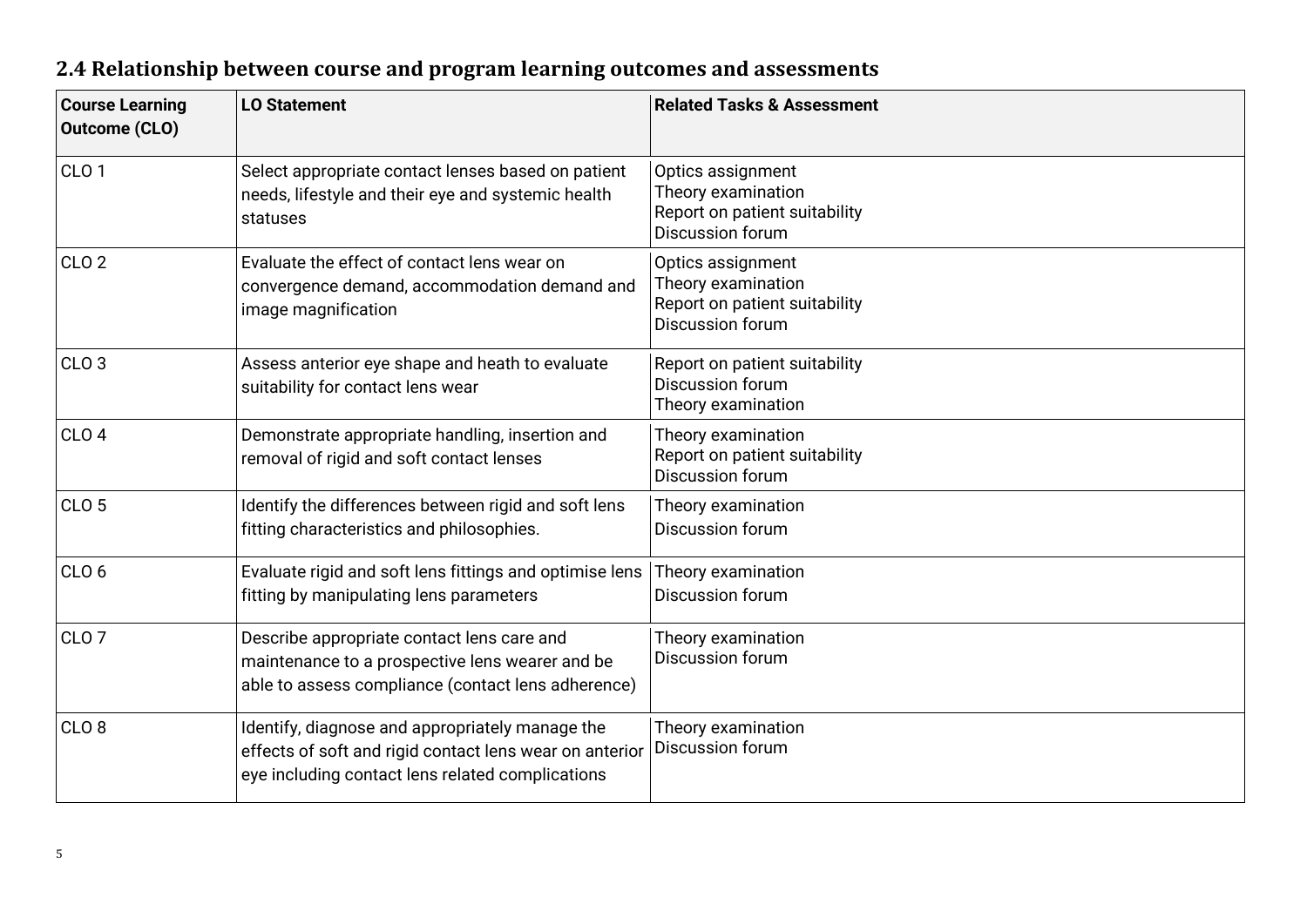# <span id="page-5-0"></span>**3. Strategies and approaches to learning**

#### <span id="page-5-1"></span>**3.1 Learning and teaching activities**

The course is delivered as a series of lectures on theoretical aspects of contact lenses. Which runs in parallel with a series of practical classes\* that will introduce the clinical techniques and skills associated with contact lens practice. The schedule of topics covered in the lectures is designed to coordinate and interleave with practical class topics to provide an overall integrated structure to the course. Assignments are used to reinforce specific topics presented in lectures and/or practical classes. In a separate series of lectures, adverse effects of contact lenses will be presented.

Theoretical knowledge of contact lenses is delivered using many practical and real-world illustrations to reinforce the theoretical principles being taught. Minor assignments allow the students to work through real-world examples to embed the concepts covered in lectures. Students are encouraged in the practical classes to face and overcome their natural disinclination to insert contact lenses in their own and other students' eyes through the establishment of a trusting, supportive and interactive environment. Past experience has proven that these teaching strategies successfully instill the required knowledge and skills while encouraging engagement, participation and interest in the topic area.

#### <span id="page-5-2"></span>**3.2 Expectations of students**

Students are reminded that UNSW recommends that a 6 units-of-credit course should involve about 150 hours of study and learning activities. The formal learning activities total approximately 50 hours throughout the term and students are expected (and strongly recommended) to do at least the same number of hours of additional study.

- It is an expectation that the students have a digital device and reasonably strong internet connection to the device in order to access announcements, attend online webinars and other digital content posted through the learning management system (e.g. Moodle)
- It is an expectation that students will attend all components of this course, including webinars and practical classes. \* A roll will be taken at all practical classes. Students are strongly encouraged to attend all lectures (if relevant) and practical classes in order to ensure that they cover all relevant course material and gain the maximum benefit from the learning experiences offered in this course.
- Students are also strongly encouraged to attend all webinars as they act to reinforce theoretical components learnt through the recorded lectures and may have content that may have missed in the original lecture recordings.
- Preparation for webinars is crucial. It is an expectation that students listen to/watch online recorded lectures and further watch/study/complete relevant video(s)/material(s)/activity (or activities) on Moodle prior to attending the online webinars/practical classes.
- Students must observe **UNSW Student Code of Conduct** at all times, including practical classes, discussion forums, webinars etc.
- All practical classes in this course must be attended, with full participation, because they act to reinforce theoretical components of the course, while teaching critical practical clinical skills prior to use in the clinic. During practical classes, students will generally work in pairs. Both rigid and soft contact lenses will be inserted on all students, unless there are compelling reasons to avoid this due to health risks. We expect you to notify us at the beginning of this course if you believe that it would be inappropriate or unsafe for you to be fitted with contact lenses during this course. Students are also expected to not wear their contact lenses when attending practical classes and carry their prescription eyeglasses at all practical classes.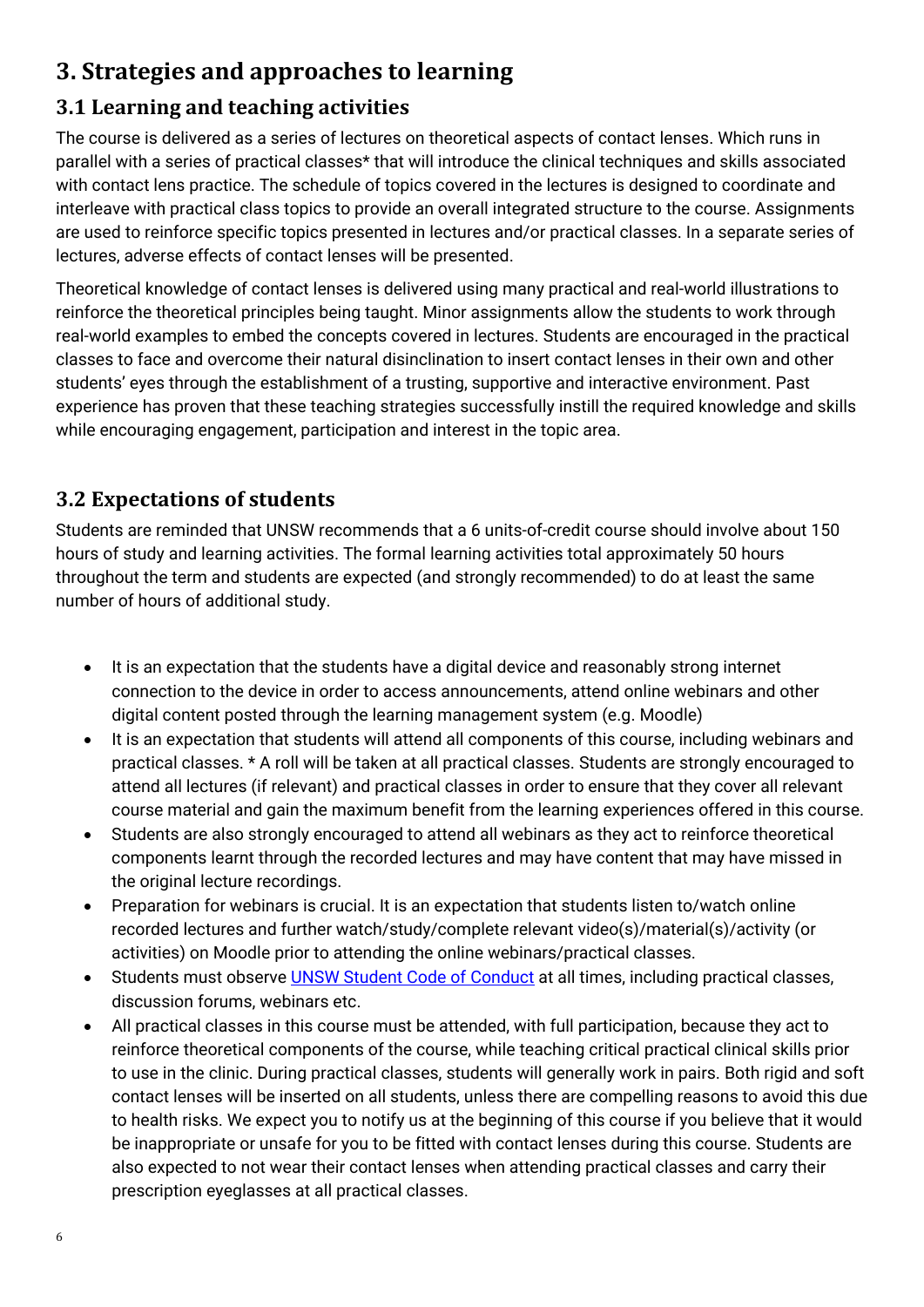The University uses email as an official form of communication for students. All UNSW students have their own email account. The School of Optometry and Vision Science will also make use of this form of communication.

It is extremely important that you know how to use your Zmail and ensure that you check it regularly. You are advised to link your official UNSW email address to your habitual email address (e.g. hotmail). You will miss out on vital information from the School and University if you do not check your Zmail.

For more information or if you are having connection or access problems, see:

IT Service Centre https://www.myit.unsw.edu.au/ Telephone: 02 9385 1333 Contact Us: https://www.myit.unsw.edu.au/contact-us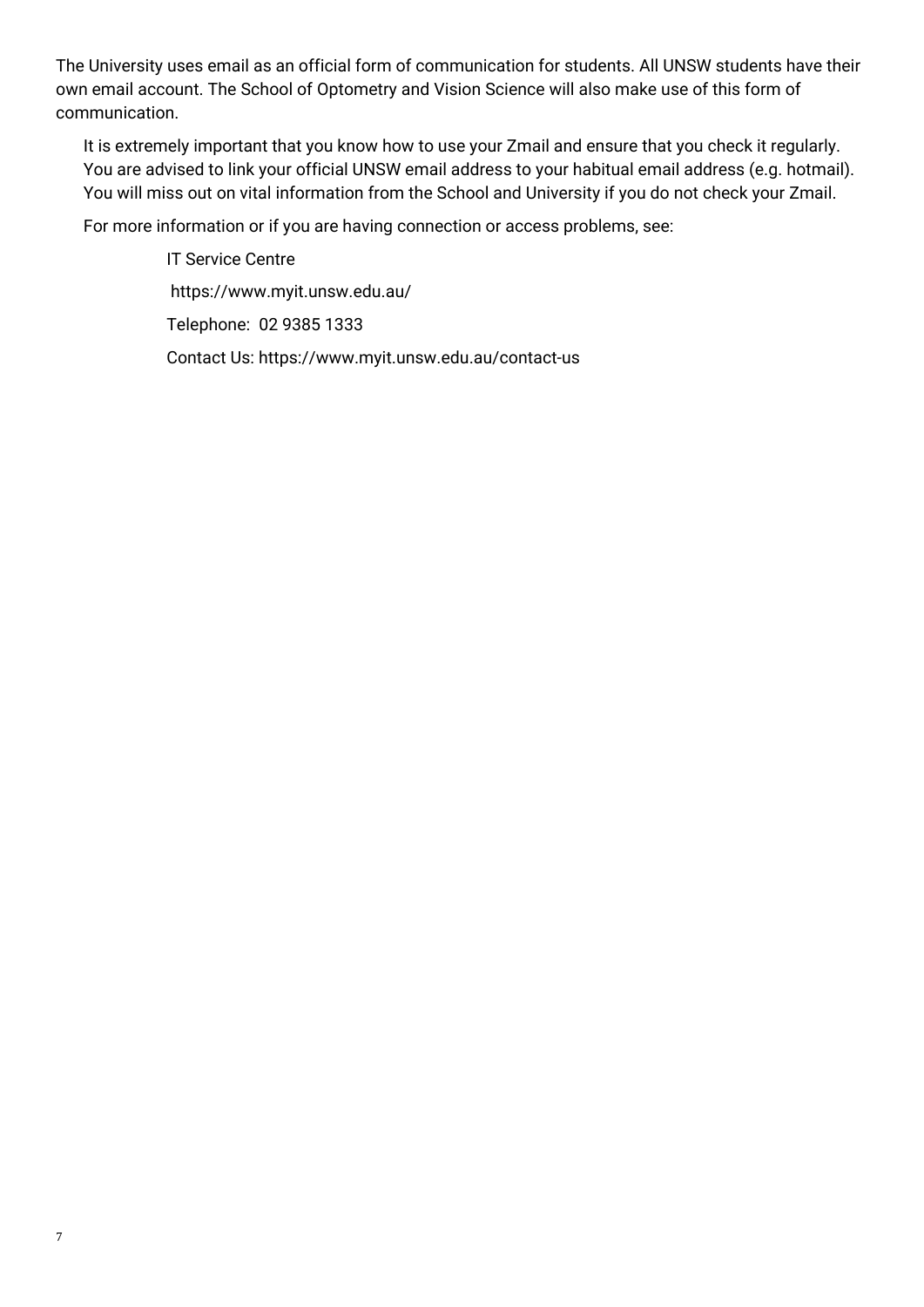# **4. Course schedule and structure**

[This course consists of 5 hours of class contact hours each week. You are expected to take additional hours of non-class contact hours to complete assessments, readings and exam preparation.]

<span id="page-7-0"></span>

| Week#/<br><b>Starting</b><br><b>Monday</b> | <b>Lecture Blocks</b>                                                                                                                                                                                                                                                     | <b>Webinars</b><br>(Mondays 2 to 4 PM)                                                                                                                                            | <b>Practicals<sup><math>\tau</math></sup></b>                                    | <b>Assessments</b>                                                                                        |
|--------------------------------------------|---------------------------------------------------------------------------------------------------------------------------------------------------------------------------------------------------------------------------------------------------------------------------|-----------------------------------------------------------------------------------------------------------------------------------------------------------------------------------|----------------------------------------------------------------------------------|-----------------------------------------------------------------------------------------------------------|
| Week 1/<br>30 May                          | <b>I. Basics and Foundations in Contact</b><br><b>Lenses</b><br>Preliminary Evaluation and Ocular<br><b>Measurements</b><br><b>Corneal Topography</b><br>Optical considerations of Contact Lenses<br>3.                                                                   | <b>WEBINAR 0: Course</b><br>Introduction $-$ Dr V<br>Maseedupally                                                                                                                 | History taking,<br>questionnaires and Slit<br>lamp routine for contact<br>lenses |                                                                                                           |
| Week 2/<br>06 June                         | Physical effects of Contact Lenses (CL) (2<br>4.<br>parts)                                                                                                                                                                                                                |                                                                                                                                                                                   | Slit lamp examination<br>(contd) and Tear Film<br>Assessment                     | <b>Assessment 3 Discussion</b><br>Forum ((1/4) submission due<br>Saturday 11 <sup>th</sup> June, 11:55 PM |
| Week 3/<br>13 June $\delta$                | <b>II. Contact Lens Fitting</b><br>Basic approaches to rigid lens fitting<br>5.<br>Rigid lens fitting: Fluorescein patterns<br>6.<br>Soft lens fitting - Spherical<br>7 <sub>1</sub><br>Fitting the astigmat & Soft Toric lens fitting<br>8.<br>9.<br><b>Rigid Torics</b> | <b>WEBINAR I: Basics and</b><br><b>Foundations in Contact</b><br>Lenses - Dr V Maseedupally<br>(On Thursday 16 June 2022, 3 to 5<br>PM <sup>8</sup> Monday 13 June is a holiday.) | Rigid lens insertion and<br>removal, white light<br>assessment 1                 | <b>Assessment 1 Optics</b><br>Assignment submission due<br>Saturday 18th June, 11:55 PM                   |
| Week 4/<br>20 June                         |                                                                                                                                                                                                                                                                           | <b>WEBINAR IIa: Contact Lens</b><br>Fitting - Dr V Maseedupally                                                                                                                   | <b>Rigid Lens Fitting (Steep</b><br>vs Flat) vs Optimal - 1                      | <b>Assessment 3 Discussion</b><br>Forum ((2/4) submission due<br>Saturday 25 <sup>th</sup> June, 11:55 PM |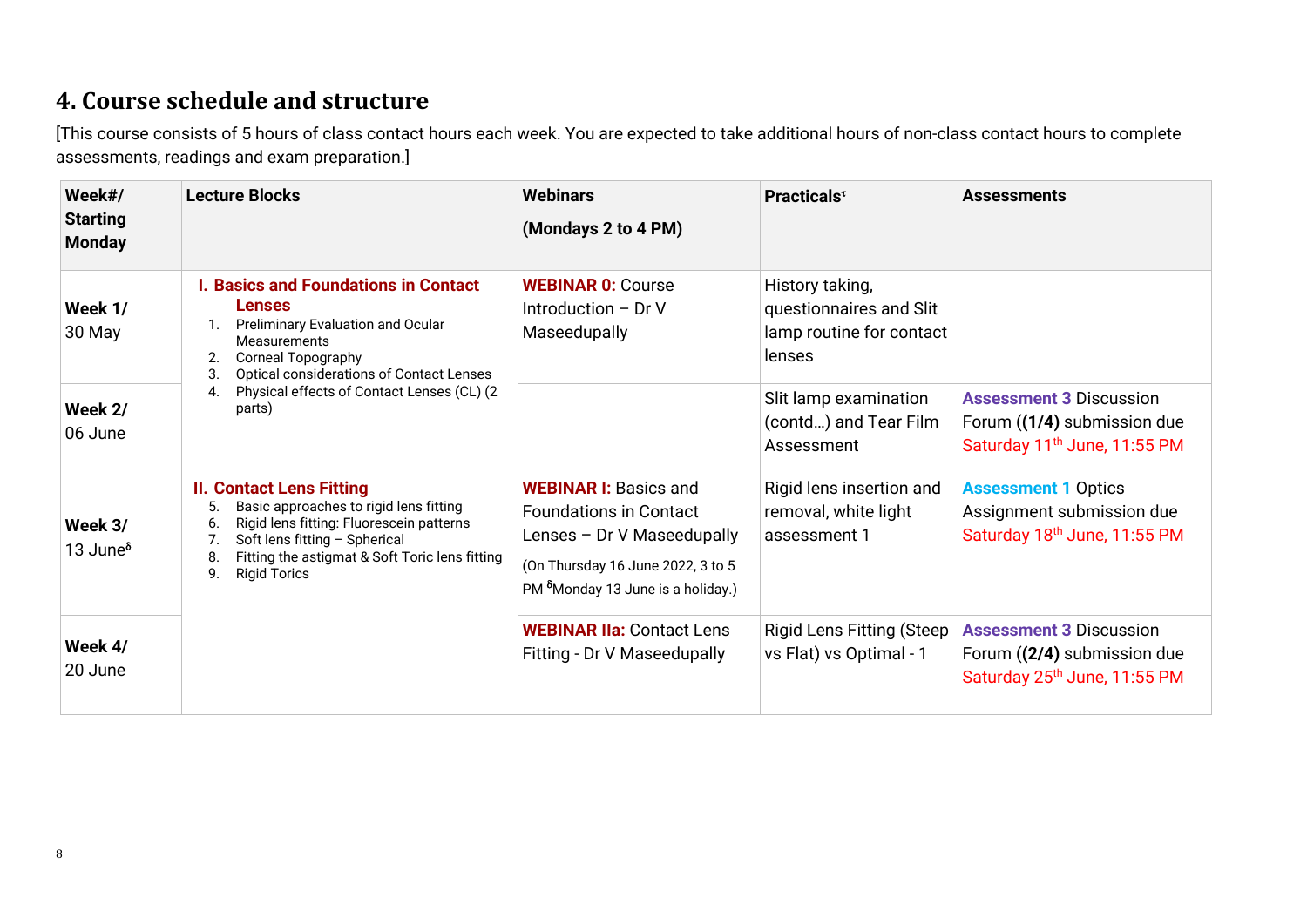| Week 5/<br>27 June        | III. Effects of CLs on cornea and CL<br>complications<br>10. Corneal Metabolism<br>11. Effects of oxygen on the cornea<br>12. CL related vascular and infiltrative events (2                                                | <b>WEBINAR IIb: Rigid Toric lens</b><br>fitting -Dr A Hui                                                       | <b>Rigid Lens Fitting (Steep</b><br>vs Flat) vs Optimal - 2     | <b>Assessment 2 Report on patient</b><br>suitability submission due<br>Saturday 2 <sup>nd</sup> July, 11:55 PM            |
|---------------------------|-----------------------------------------------------------------------------------------------------------------------------------------------------------------------------------------------------------------------------|-----------------------------------------------------------------------------------------------------------------|-----------------------------------------------------------------|---------------------------------------------------------------------------------------------------------------------------|
| Week 6/<br>04 July        | parts)<br>13. CL Papillary conjunctivitis<br>14. Corneal infection in CL wear (2 parts)                                                                                                                                     | <b>WEBINAR IIIa: Corneal</b><br>Oxygenation - Dr E Papas                                                        | Varying total and optic<br>zone diameters - 1                   | <b>Assessment 3 Discussion</b><br>Forum ((3/4) submission due<br>Saturday 9th July, 11:55 PM                              |
| Week 7/<br>11 July        | <b>IV. CL Care Maintenance &amp; Compliance,</b><br><b>Management of CL complications</b><br>and Special topics<br>15. Lens care and maintenance (2 parts)<br>16. CL aftercare<br>17. Regular replacement and compliance (2 | <b>WEBINAR IIIb: Effects of CLs</b><br>on cornea and CL<br>complications - Dr N Carnt                           | Varying total and optic<br>zone diameters - 2                   |                                                                                                                           |
| Week 8/<br>18 July        | parts)<br>18. Therapeutic Management of CL<br>complications (2 parts)<br>19. Special Clinical Topics                                                                                                                        |                                                                                                                 | Soft lens fit assessment<br>- Hydrogel vs SiHy                  | <b>Assessment 3 Discussion</b><br>Forum ((4/4) submission due<br>Saturday 23rd July, 11:55 PM                             |
| Week 9/<br>25 July        |                                                                                                                                                                                                                             | <b>WEBINAR IVa: CL Care</b><br>Maintenance & Compliance -<br>Dr N Carnt                                         | <b>SCL Fitting - Toric CLs</b>                                  |                                                                                                                           |
| <b>Week 10/</b><br>01 Aug |                                                                                                                                                                                                                             | <b>WEBINAR IVb: Management</b><br>of CL complications and<br>Special topics - Ms L Ho<br>(Date to be finalised) | Tutorial on Rigid and<br>Soft Lens fitting (review<br>of cases) | <b>Assessment 4 Theory</b><br>examination - final written<br>exam. Details of the exam will<br>be released on the Moodle. |

<sup>τ</sup> Practical classes are 3 hours in duration. There are no make-up pracs. Tasks set in most prac classes can be completed in 2 hours. Students must use additional time practicing or to catch-up on missed prac.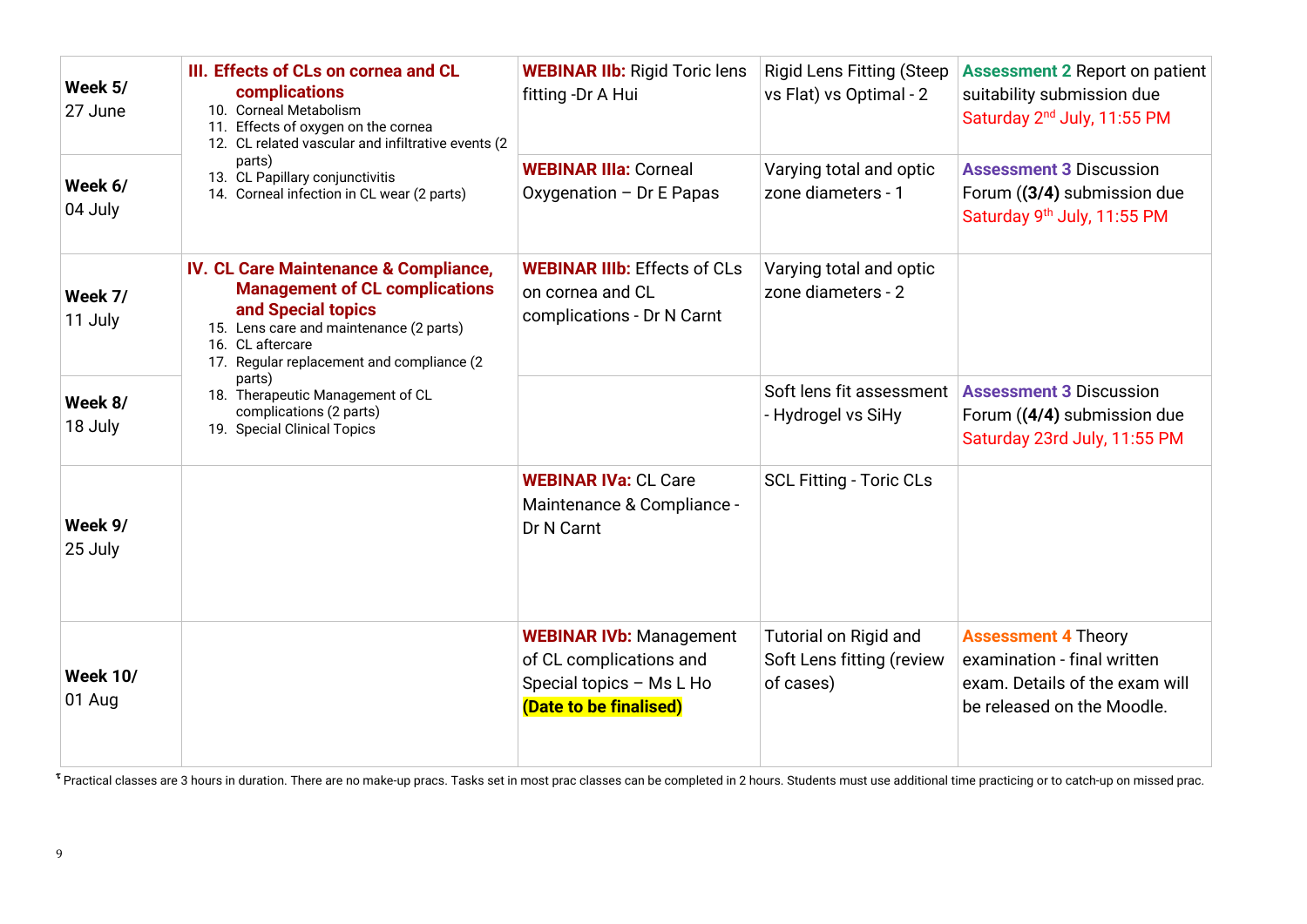#### Exam Period: 12 August – 25 August

Supplementary Exams for 2022 will be held as follows:

FOR TERM 1:

- STAGE 1-4\* COURSES: WEDNESDAY, 18 MAY 2022 FRIDAY, 20 MAY 2022
- THERE WILL BE NO SUPPLEMENTARY EXAMINATIONS FOR STAGE 5 STUDENTS IN TERM 1 2022

FOR TERM 2:

- STAGE 1-4 COURSES: WEDNESDAY, 31 AUGUST 2022 FRIDAY, 2 SEPTEMBER 2022
- THERE WILL BE NO SUPPLEMENTARY EXAMINATIONS FOR STAGE 5 STUDENTS IN TERM 22022

FOR TERM 3:

- STAGE 5 COURSES ONLY: DURING THE WEEK OF MONDAY, 12 DECEMBER 2022 FRIDAY, 16 DECEMBER2022
- STAGE 1-4\* COURSES: WEDNESDAY, 14 DECEMBER 2022 FRIDAY, 16 DECEMBER 2022

Supplementary examinations will be held at the scheduled time only. If students who are granted supplementary examinations do not attend, a failure will be recorded for that course. **Students should not make travel arrangements, or any other commitments, before establishing whether or not they have supplementary examinations. Ignorance of these procedures, interstate, overseas or any other absence will not be accepted as an excuse. But usual Special Consideration still applies.**

If additional assessment is not scheduled, this does NOT indicate whether or not a student has passed or failed the course. Results will be received in the usual way. Please do not contact the School in this regard.

Please note the above applies to OPTM and VISN courses only. Any information on supplementary examinations for servicing courses (e.g. CHEM\*\*\*\*) is the responsibility of the School conducting the course.

\* Stage 4 includes courses in the first year of the MClinOptom program.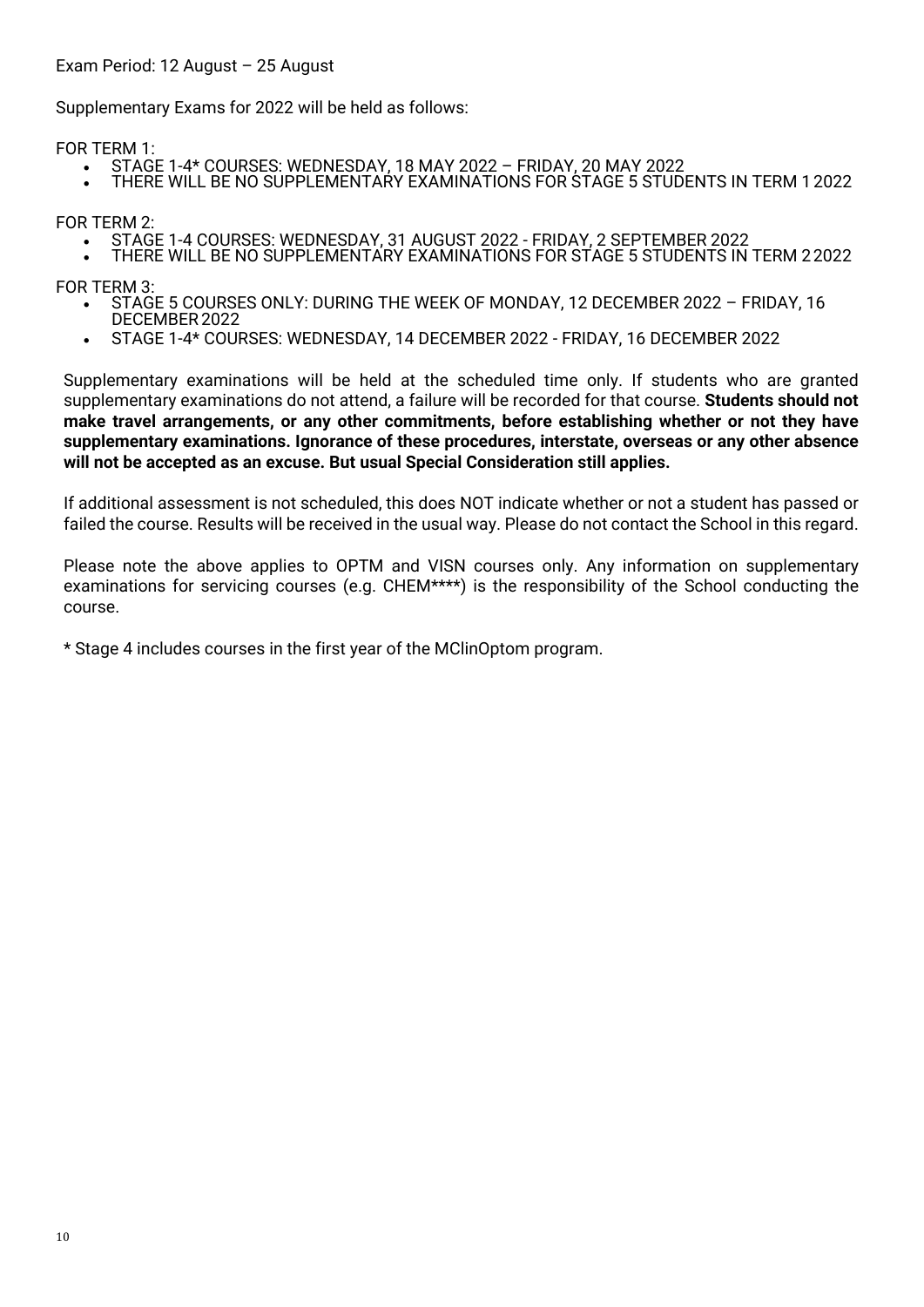# **5. Assessment**

#### **5.1 Assessment tasks**

<span id="page-10-1"></span><span id="page-10-0"></span>

| <b>Assessment task</b>                                                                                                                                                                                                                                                                                                                                                                                                                                                                                                                                                                                                                  | Length    | Weight | <b>Marks</b> | <b>Release</b> | Due date and<br>time                                              | <b>Feedback</b>                                                                                     |
|-----------------------------------------------------------------------------------------------------------------------------------------------------------------------------------------------------------------------------------------------------------------------------------------------------------------------------------------------------------------------------------------------------------------------------------------------------------------------------------------------------------------------------------------------------------------------------------------------------------------------------------------|-----------|--------|--------------|----------------|-------------------------------------------------------------------|-----------------------------------------------------------------------------------------------------|
| Assessment 1: Optics assignment: This assignment will<br>assess students' ability to determine contact lens powers<br>from spectacle prescriptions and evaluate the effect of<br>contact lenses on wearer's accommodation and convergence<br>demands. Student's will also be assessed on their ability to<br>calculate, critically evaluate and compare the difference in the<br>magnification effects from spectacles and contact lenses to<br>recommend and justify the correct optical correction for the<br>prospective wearer.                                                                                                     | <b>NA</b> | 20%    | 55           | In Week 1      | Submission due<br>Saturday 18th<br>June, 11:55 PM                 | Written feedback will be<br>provided within 2 weeks of<br>assignment submission.                    |
| <b>Assessment 2: Report on patient suitability:</b> This assignment 8-page<br>will assess students familiarity with use of relevant clinical<br>instrumentation, understanding of criteria for determining<br>patient suitability for contact lens wear. Assessment criteria:<br>Students prepare 8-page report based on their observations<br>made in the practical classes. The report will be marked on<br>the appropriateness of recording patient details and slit lamp<br>findings; correct interpretation of history, questionnaires, slit<br>lamp findings and advising a suitable contact lens based on<br>these observations. | report    | 24%    | 100          | In Week 1      | Submission due<br>Saturday 2 <sup>nd</sup> July<br>July, 11:55 PM | Feedback will be provided<br>through written comments on<br>Moodle within 2 weeks of<br>submission. |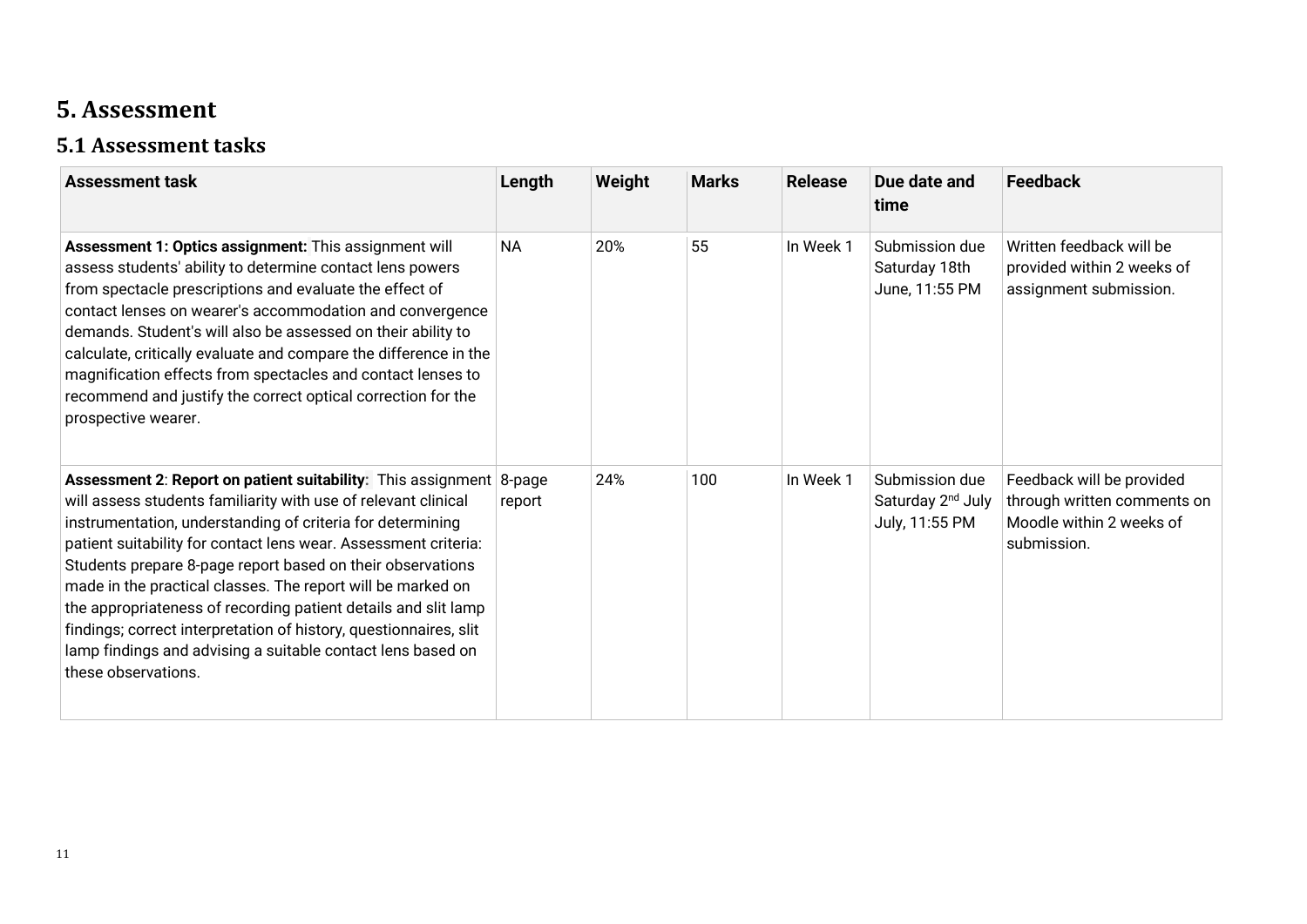| Assessment 3: Discussion forum: Participation in discussion<br>forum assess students' ability to understand, critically<br>analyze and evaluate the concepts from the theory content<br>delivered through online lectures. Students need to contribute<br>to discussion forums by posting one discussion topic in each<br>of the four discussion forums. Discussion forums will be<br>opened in the Learning Management System (e.g. Moodle)<br>typically every two weeks starting in Week 1. Submissions to<br>these forums are due at the end of two-week period. | 500 words | 16%<br>(Each<br>discussion<br>forum 4%) | Each<br>discussion<br>forum<br>marked out<br>of 40 | <b>NA</b> | <b>During Webinars</b>                                                                   | Overall verbal feedback will be<br>provided through webinars<br>scheduled the week following<br>the discussion session. |
|---------------------------------------------------------------------------------------------------------------------------------------------------------------------------------------------------------------------------------------------------------------------------------------------------------------------------------------------------------------------------------------------------------------------------------------------------------------------------------------------------------------------------------------------------------------------|-----------|-----------------------------------------|----------------------------------------------------|-----------|------------------------------------------------------------------------------------------|-------------------------------------------------------------------------------------------------------------------------|
| Assessment 4: Theory examination: In this exam students<br>must demonstrate a competent understanding of all the<br>course material delivered through lectures, practicals and<br>online tutorials. The exam may consist of multiple choice,<br>extended matching or short answer questions. Feedback will<br>be provided through the final course mark. The final written<br>(theory) exam must be passed, and if it isn't, the final grade<br>"UF" will be given even if the overall aggregate mark is greater<br>than 50%.                                       | NA        | 40%                                     | convenor.                                          |           | and the location (on-campus or off-campus)<br>will be announced via Moodle by the course | The exam, date, format (online/face-to-face) Through final mark                                                         |

#### **Further information**

UNSW grading system:<https://student.unsw.edu.au/grades>

UNSW assessment policy:<https://student.unsw.edu.au/assessment>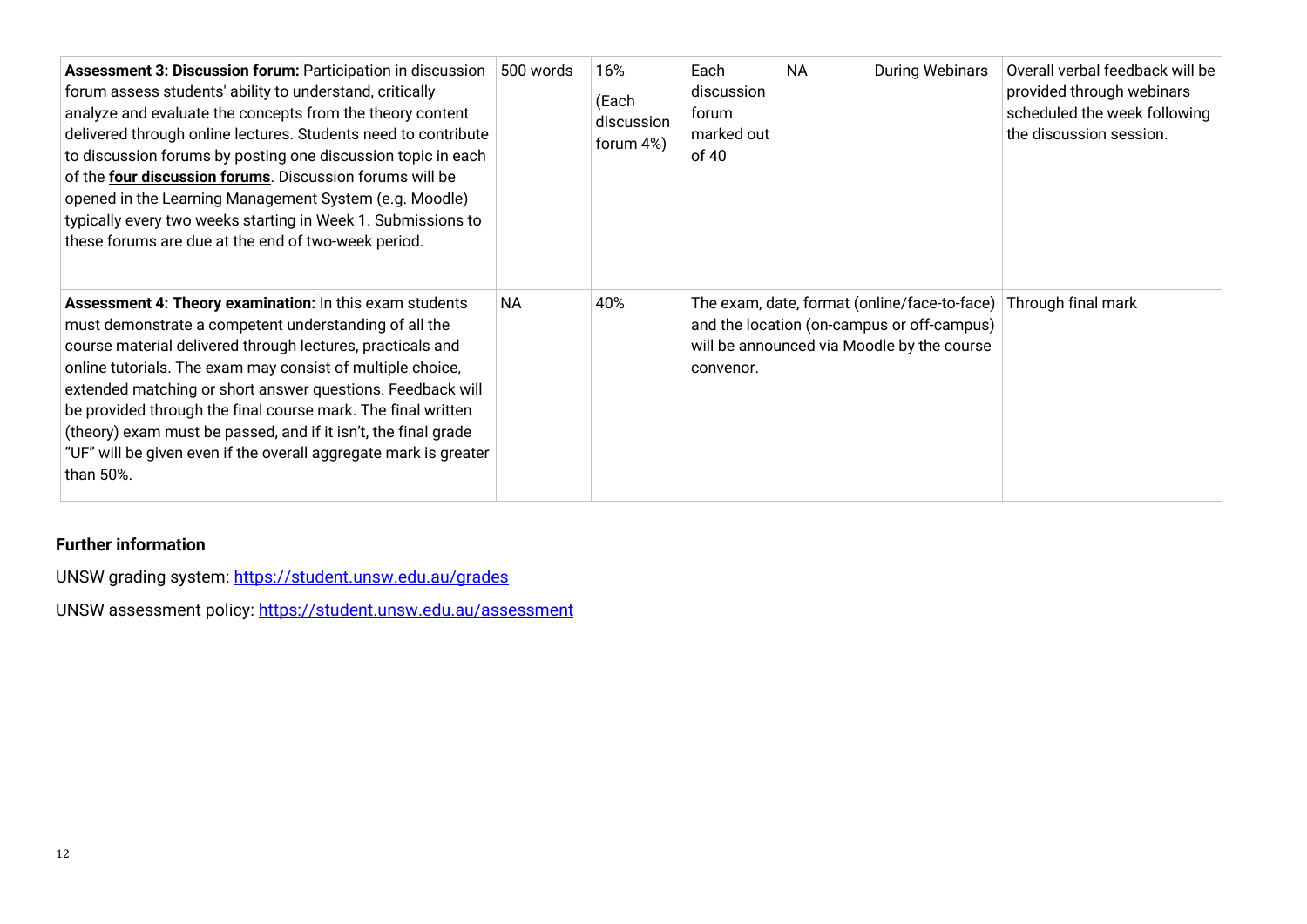#### <span id="page-12-0"></span>**5.2 Submission of assessment tasks**

#### **Late Submission**

Late submissions will be penalized at 5% per day capped at five days (120 hours). Students will not be permitted to submit their assessments after this date.

#### **Special Consideration**

If you experience a short-term event beyond your control (exceptional circumstances) that impacts your performance in a particular assessment task, you can apply for Special Considerations.

You must apply for Special Consideration **before** the start of your exam or due date for your assessment, except where your circumstances of illness or misadventure stop you from doing so.

If your circumstances stop you from applying before your exam or assessment due date, you must **apply within 3 working days** of the assessment, or the period covered by your supporting documentation.

More information can be found on the [Special Consideration website.](https://www.student.unsw.edu.au/special-consideration)

## <span id="page-12-1"></span>**6. Academic integrity, referencing and plagiarism**

**Referencing** is a way of acknowledging the sources of information that you use to research your assignments. You need to provide a reference whenever you draw on someone else's words, ideas or research. Not referencing other people's work can constitute plagiarism.

*Please use Vancouver or APA referencing style for this course.**Change to referencing style used in your course*

Further information about referencing styles can be located at<https://student.unsw.edu.au/referencing>

*Academic integrity is fundamental to success at university. Academic integrity can be defined as a commitment to six fundamental values in academic pursuits: honesty, trust, fairness, respect, responsibility and courage.*[1](#page-12-4) *At UNSW, this means that your work must be your own, and others' ideas should be appropriately acknowledged. If you don't follow these rules, plagiarism may be detected in your work.* 

*Further information about academic integrity and plagiarism can be located at:*

- *The Current Students site* <https://student.unsw.edu.au/plagiarism>*, and*
- *The ELISE training site* <https://subjectguides.library.unsw.edu.au/elise>

*The Conduct and Integrity Unit provides further resources to assist you to understand your conduct obligations as a student:* <https://student.unsw.edu.au/conduct>*.*

#### <span id="page-12-2"></span>**7. Administrative matters**

Student enquiries should be submitted via student portal<https://portal.insight.unsw.edu.au/web-forms/>

### <span id="page-12-3"></span>**8. Additional support for students**

- The Current Students Gateway:<https://student.unsw.edu.au/>
- Academic Skills and Support:<https://student.unsw.edu.au/academic-skills>

<span id="page-12-4"></span><sup>1</sup> International Center for Academic Integrity, 'The Fundamental Values of Academic Integrity', T. Fishman (ed), Clemson University, 2013.